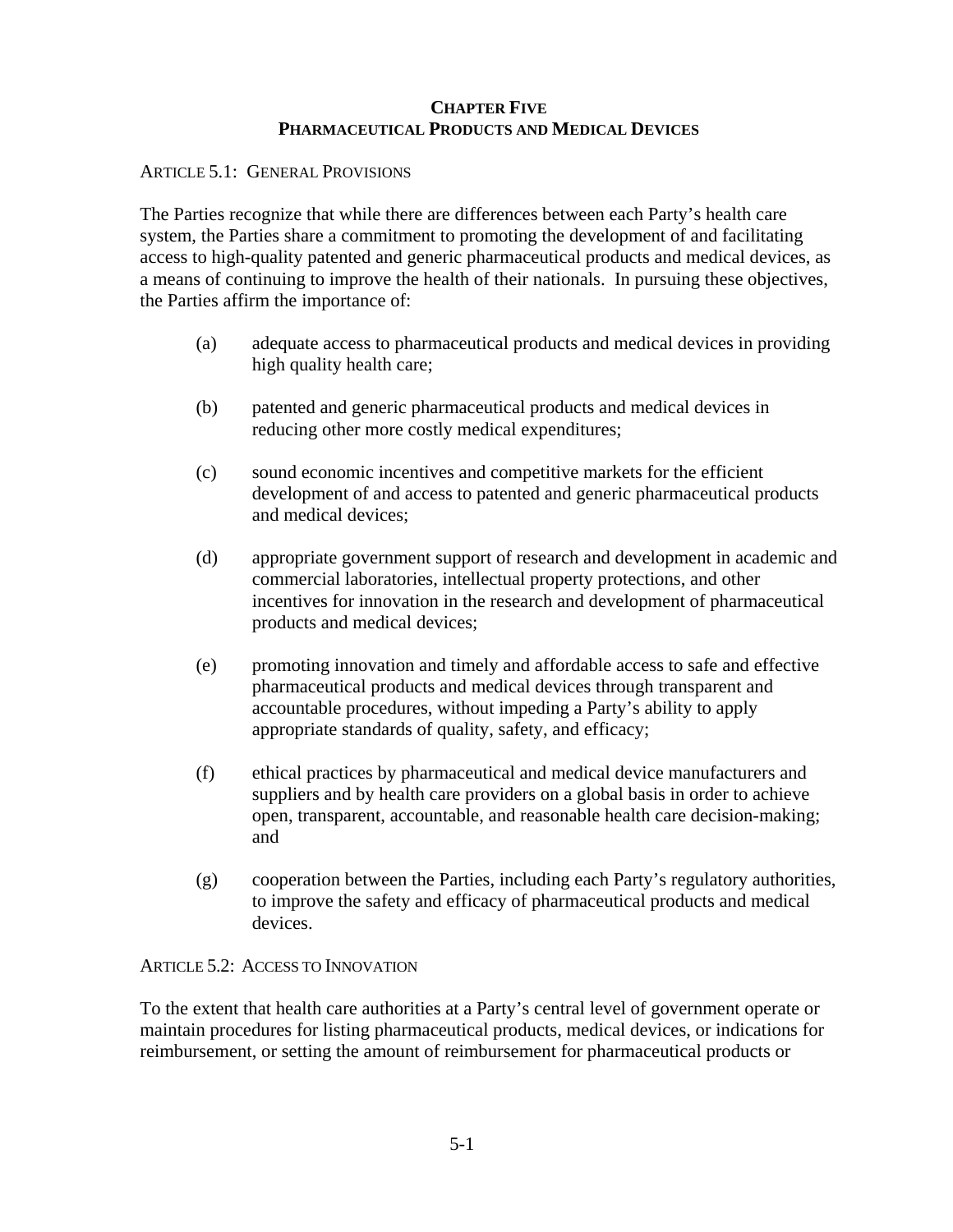medical devices, under health care programs operated by its central level of government,<sup>[1](#page-1-0)</sup> the Party shall:

- (a) ensure that the procedures, rules, criteria, and guidelines that apply to the listing of pharmaceutical products, medical devices, or indications for reimbursement, or setting the amount of reimbursement for pharmaceutical products or medical devices are fair, reasonable, and non-discriminatory;
- (b) ensure that the Party's determination, if any, of the reimbursement amount for a pharmaceutical product or medical device, once approved by the appropriate regulatory authority as safe and effective, is based on competitive marketderived prices; or if its determination is not based on competitive marketderived prices, then that Party shall:
	- (i) appropriately recognize the value of the patented pharmaceutical product or medical device in the amount of reimbursement it provides;
	- (ii) permit a manufacturer of the pharmaceutical product or medical device to apply, based on evidence of safety or efficacy, for an increased amount of reimbursement over that provided for comparator products, if any, used to determine the amount of reimbursement; and
	- (iii) permit a manufacturer of the pharmaceutical product or medical device, after a decision on a reimbursement amount is made, to apply for an increased amount of reimbursement for the product based on evidence the manufacturer provides on the product's safety or efficacy; and
- (c) permit a manufacturer of the pharmaceutical product or medical device to apply for reimbursement of additional medical indications for the product, based on evidence the manufacturer provides on the product's safety or efficacy.

# ARTICLE 5.3: TRANSPARENCY

1. Each Party shall ensure that its laws, regulations, and procedures of general application respecting any matter related to the pricing, reimbursement, or regulation of pharmaceutical products or medical devices are promptly published or otherwise made available in such a manner as to enable interested persons and the other Party to become acquainted with them.

2. To the extent possible, each Party shall:

<span id="page-1-0"></span> $\overline{a}$  $<sup>1</sup>$  Pharmaceutical formulary development and management shall be considered to be an aspect of</sup> government procurement of pharmaceutical products for health care agencies that engage in government procurement. Chapter Seventeen (Government Procurement), rather than this Chapter, shall apply to government procurement of pharmaceutical products.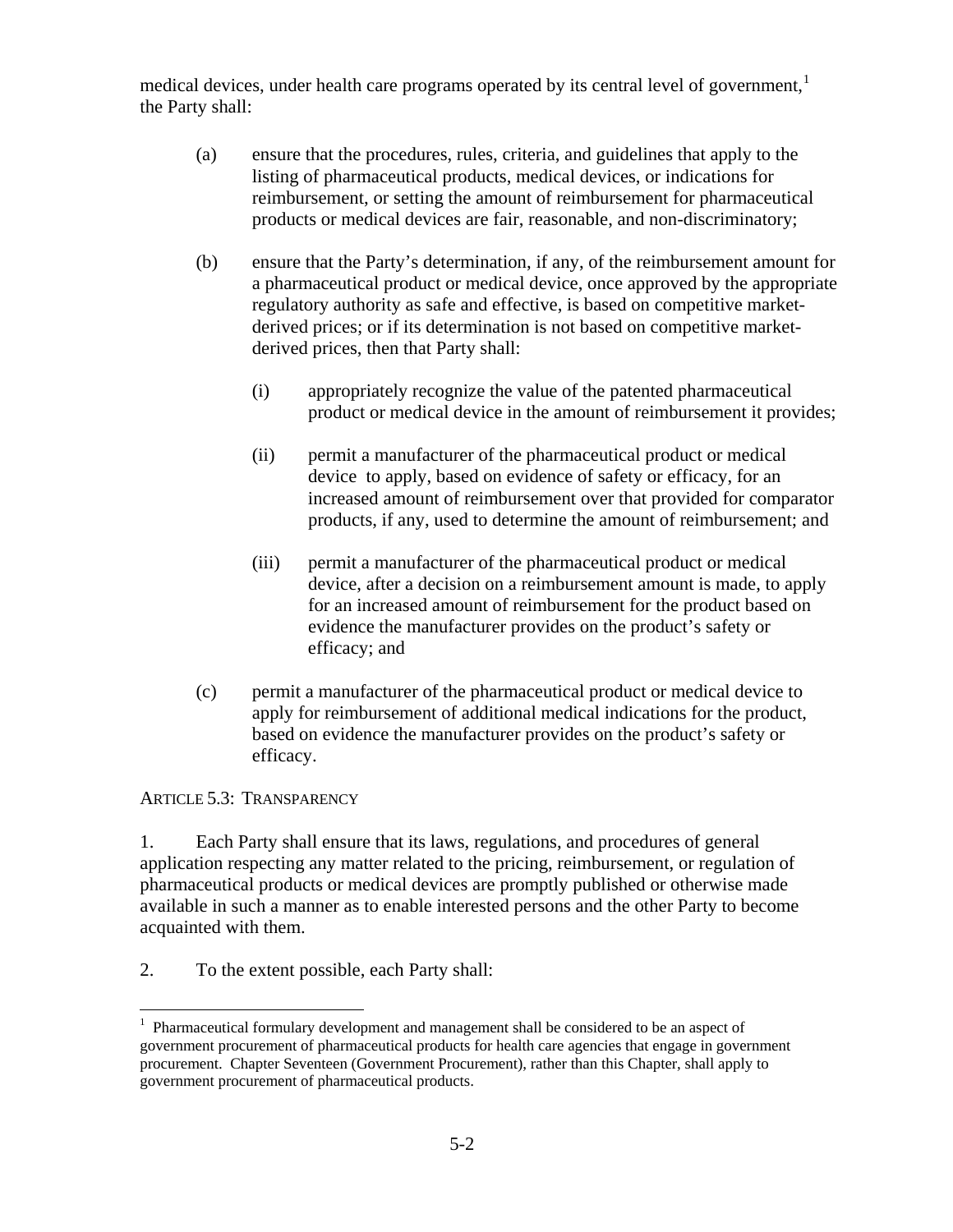- (a) publish in advance any such measures that it proposes to adopt; and
- (b) provide interested persons and the other Party a reasonable opportunity to comment on such proposed measures.

3. With respect to proposed regulations of general application of its central level of government respecting any matter related to the pricing, reimbursement, or regulation of pharmaceutical products or medical devices that are published in accordance with paragraph 2(a), each Party:

- (a) shall publish the proposed regulations, including an explanation of the purpose of those regulations, in a single official journal of national  $circulation<sub>i</sub><sup>2</sup>$  $circulation<sub>i</sub><sup>2</sup>$  $circulation<sub>i</sub><sup>2</sup>$  and encourage their distribution through additional outlets;
- (b) should in most cases publish the proposed regulations not less than 60 days before the date public comments are due; and
- (c) shall, at the time it adopts final regulations, address in writing significant, substantive comments received from interested persons during the comment period and explain any substantive revision it made to the proposed regulations.

4. To the extent possible, each Party should allow reasonable time between publication of final regulations of general application of its central level of government respecting any matter related to the pricing, reimbursement, or regulation of pharmaceutical products or medical devices and their effective date.

5. To the extent that health care authorities at a Party's central level of government operate or maintain procedures for listing pharmaceutical products, medical devices, or indications for reimbursement, or setting the amount of reimbursement for pharmaceutical products or medical devices, under health care programs operated by its central level of government, a Party shall:

- (a) ensure that consideration of all formal requests for the pricing or approval of pharmaceutical products or medical devices for reimbursement is completed within a reasonable, specified period;
- (b) disclose to applicants within a reasonable, specified period all procedural rules, methodologies, principles, criteria (including those used, if any, to determine comparator products), and guidelines used to determine pricing and reimbursement of pharmaceutical products or medical devices;

<span id="page-2-0"></span> $\overline{a}$ <sup>2</sup> Notwithstanding subparagraph (a), health care authorities at a Party's central level of government that are not authorized under the Party's law to publish their regulations in the official journal shall publish their proposed regulations, including explanations of the purpose of the proposed regulations, on prominent locations on their official Internet sites.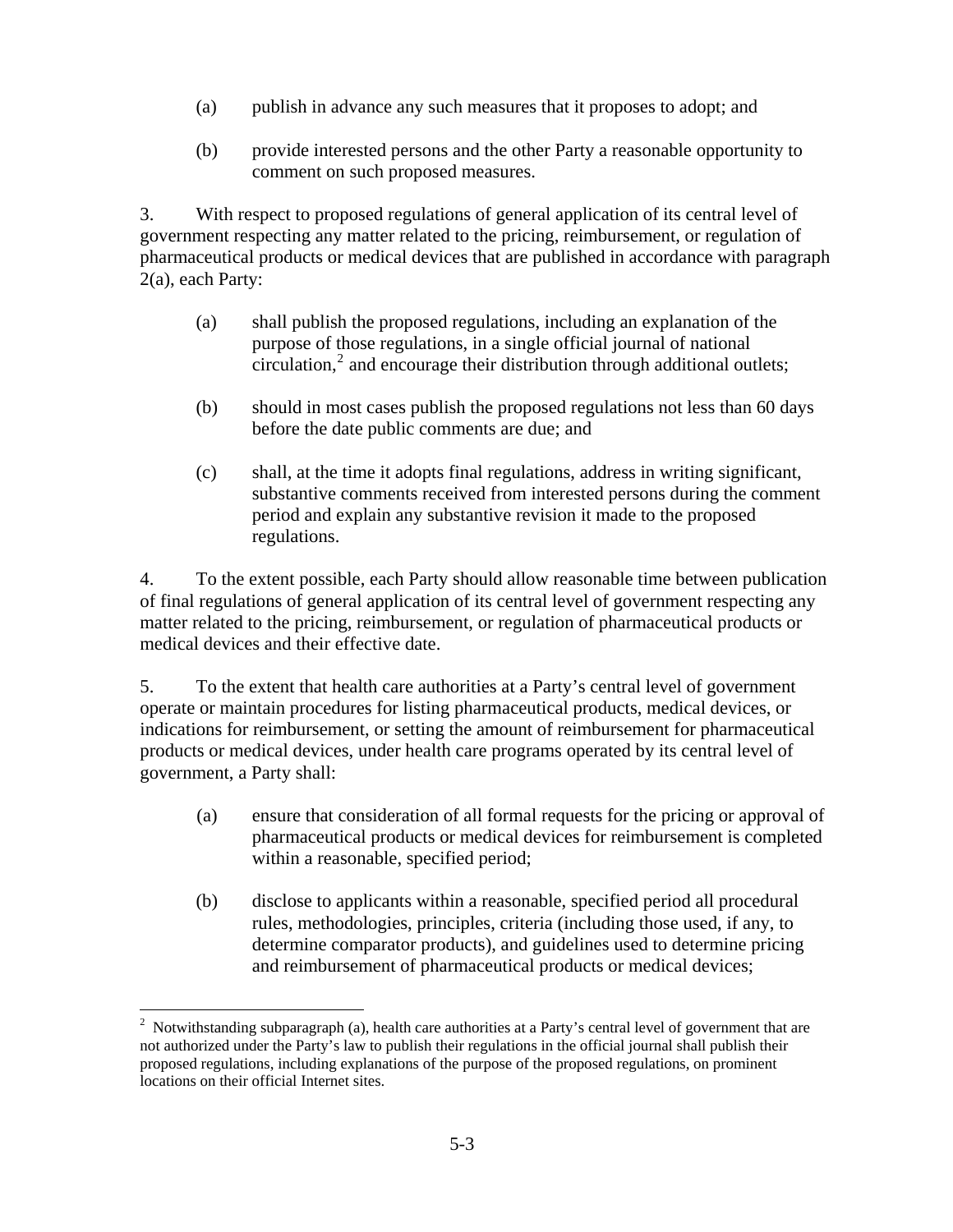- (c) afford applicants timely and meaningful opportunities to provide comments at relevant points in the pricing and reimbursement decision-making processes for pharmaceutical products or medical devices;
- (d) within a reasonable, specified period, provide applicants with meaningful, detailed written information regarding the basis for recommendations or determinations of the pricing and reimbursement of pharmaceutical products or medical devices, including citations to any expert opinions or academic studies relied upon in making such recommendations or determinations;
- (e) make available an independent review process that may be invoked at the request of an applicant directly affected by a recommendation or determination;
- (f) make all reimbursement decision-making bodies open to all stakeholders, including innovative and generic companies; and
- (g) make publicly available the membership list of all committees related to pricing or reimbursement of pharmaceutical products or medical devices.

6. Each Party shall ensure that all measures of general application respecting any matter related to the pricing, reimbursement, or regulation of pharmaceutical products or medical devices are administered in a reasonable, objective, and impartial manner.

# ARTICLE 5.4: DISSEMINATION OF INFORMATION

Each Party shall permit a pharmaceutical manufacturer to disseminate through the manufacturer's official Internet site registered in the Party's territory and through medical journal Internet sites registered in the Party's territory, that include direct links to the manufacturer's official Internet site, truthful and not misleading information regarding the manufacturer's pharmaceutical product, provided that the product has marketing approval in the Party's territory and the information includes a balance of risks and benefits and is limited to indications for which the Party's competent regulatory authorities have granted market approval for that product.

# ARTICLE 5.5: ETHICAL BUSINESS PRACTICES

1. Each Party shall adopt or maintain appropriate measures to prohibit pharmaceutical product or medical device manufacturers and suppliers from providing improper inducements to health care professionals or institutions for the listing, purchasing, or prescribing of pharmaceutical or medical device products eligible for reimbursement under health care programs operated by its central level of government.

2. Each Party shall adopt or maintain appropriate penalties and procedures to enforce the measures that it adopts or maintains in conformity with paragraph 1.

ARTICLE 5.6: REGULATORY COOPERATION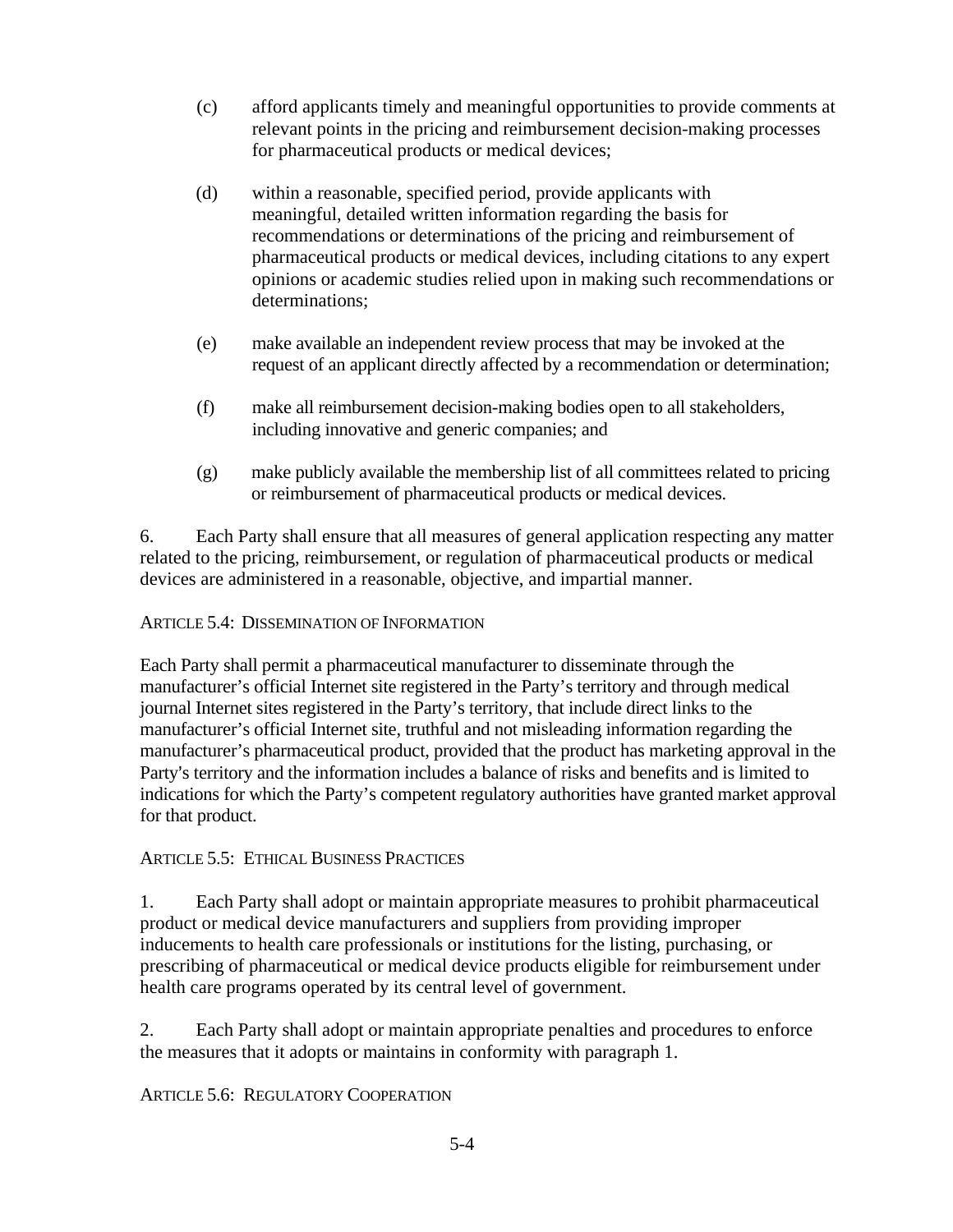1. Consistent with Article 9.8 (Committee on Technical Barriers to Trade), a Party will facilitate consideration of a request to recognize the results of conformity assessment procedures conducted by bodies in the other Party's territory, including a request for the negotiation of an agreement with respect to Good Manufacturing Practices, Good Laboratory Practices, and marketing approval of generic drugs.

2. The Parties shall report on the feasibility and appropriateness of granting any such request to the Medicines and Medical Devices Committee and to the Committee on Technical Barriers to Trade established under Article 9.8.

ARTICLE 5.7: MEDICINES AND MEDICAL DEVICES COMMITTEE

- 1. The Parties hereby establish a Medicines and Medical Devices Committee.
- 2. The functions of the Committee shall be to:
	- (a) monitor and support the implementation of this Chapter;
	- (b) promote discussion and mutual understanding of issues related to this Chapter; and
	- (c) explore opportunities for collaboration on issues related to this Chapter.
- 3. The Committee shall:
	- (a) comprise officials of central level government agencies responsible for central level health care programs and other appropriate central level government officials, and shall be co-chaired by health and trade officials of each Party;
	- (b) meet at least once a year unless the Parties otherwise agree; and
	- (c) report the results of each meeting to the Joint Committee.

4. The Committee may establish, and determine the scope and mandate of, working groups to address technical aspects of issues related to this Chapter, including those related to regulatory cooperation.

Article 5.8: DEFINITIONS

For purposes of this Chapter:

**health care authorities at a Party's central level of government** means entities that are part of or have been established by a Party's central level of government to operate or administer its health care programs;

**health care programs operated by a Party's central level of government** means health care programs in which the health care authorities of a Party's central level of government